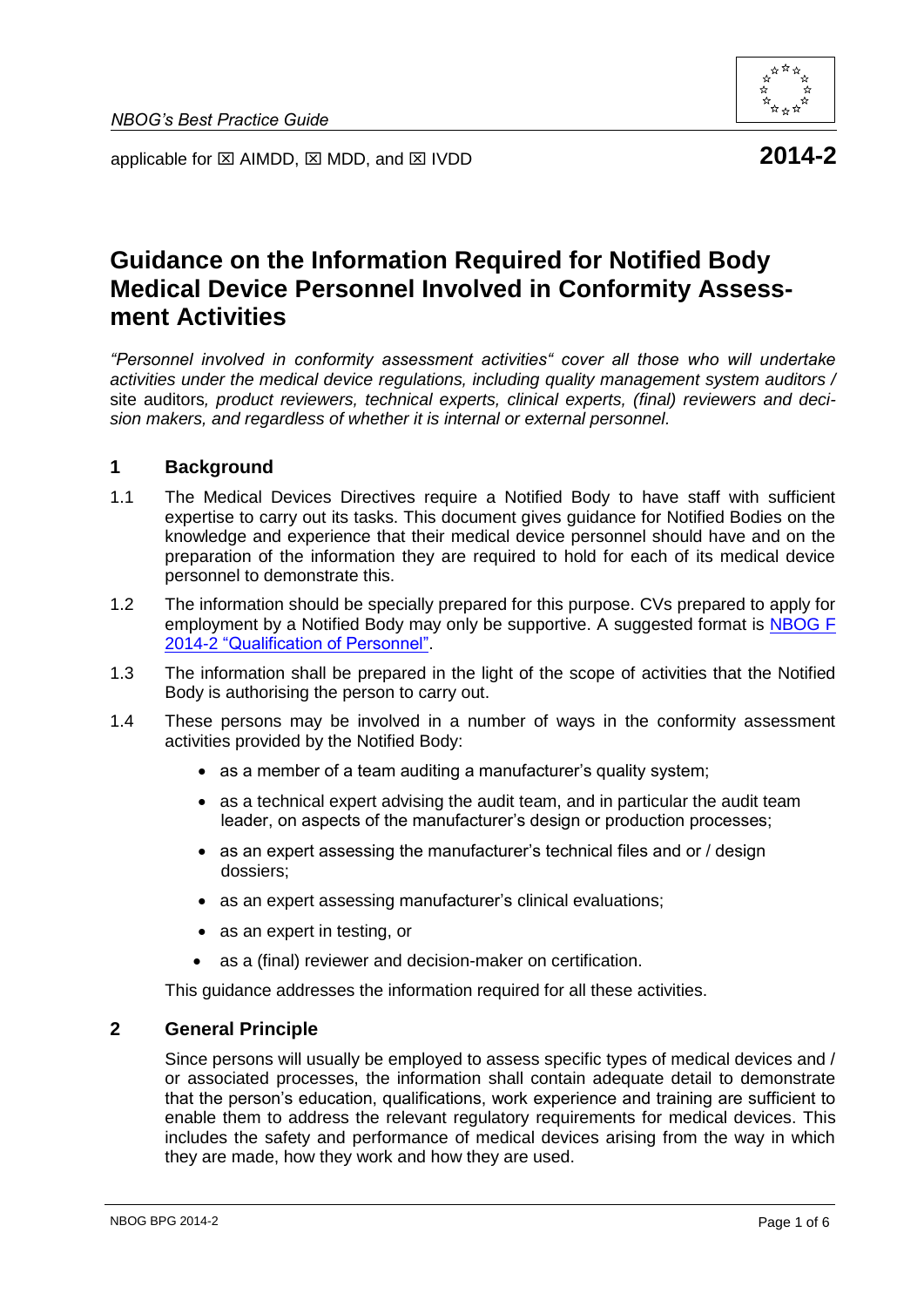- 3.1 The person's education and qualification is most likely to be in one or more of the following:
	- biology or microbiology;
	- chemistry or biochemistry;
	- computer and software technology; programming;
	- electrical, mechanical or bioengineering;
	- materials or biomaterials science;
	- medicine, veterinary medicine;
	- medical technology;
	- pharmacy, pharmacology, toxicology;
	- physics or biophysics;
	- physiology;
- 3.2 The minimum education and qualification will generally be at degree or equivalent level. However, in the case of experts with extensive industrial or medical device user experience a lesser qualification may be acceptable.

# **4 Work experience**

- 4.1 The previous work experience of Personnel involved in conformity assessment activities is most likely to be:
	- work in medical devices industry or closely related industries (e.g. pharmaceutical industry) such as research and development, manufacturing, regulatory affairs;
	- work in health services, universities. Foundations or other institutions carrying out inspections, audits, clinical evaluations, experimental and/or clinical research;
	- work in the application of device technology and its use in health care services and with patients;
	- testing devices for compliance with the relevant national or international standards;
	- conducting performance testing, evaluation studies or clinical trials of devices.
- 4.2 The work experience shall be relevant to current safety and performance aspects of the type of medical devices or the specific technology or area (e.g. sterilisation, preclinical or clinical assessment) with which the expert will work.
- 4.3 The information should identify:
	- the companies or organisations with whom the experience was gained;
	- the dates when the person was directly involved with activities that enabled them to develop their expertise;
	- their roles and responsibilities;
	- the medical devices (specific or generic types), processes or technologies with which they were directly involved.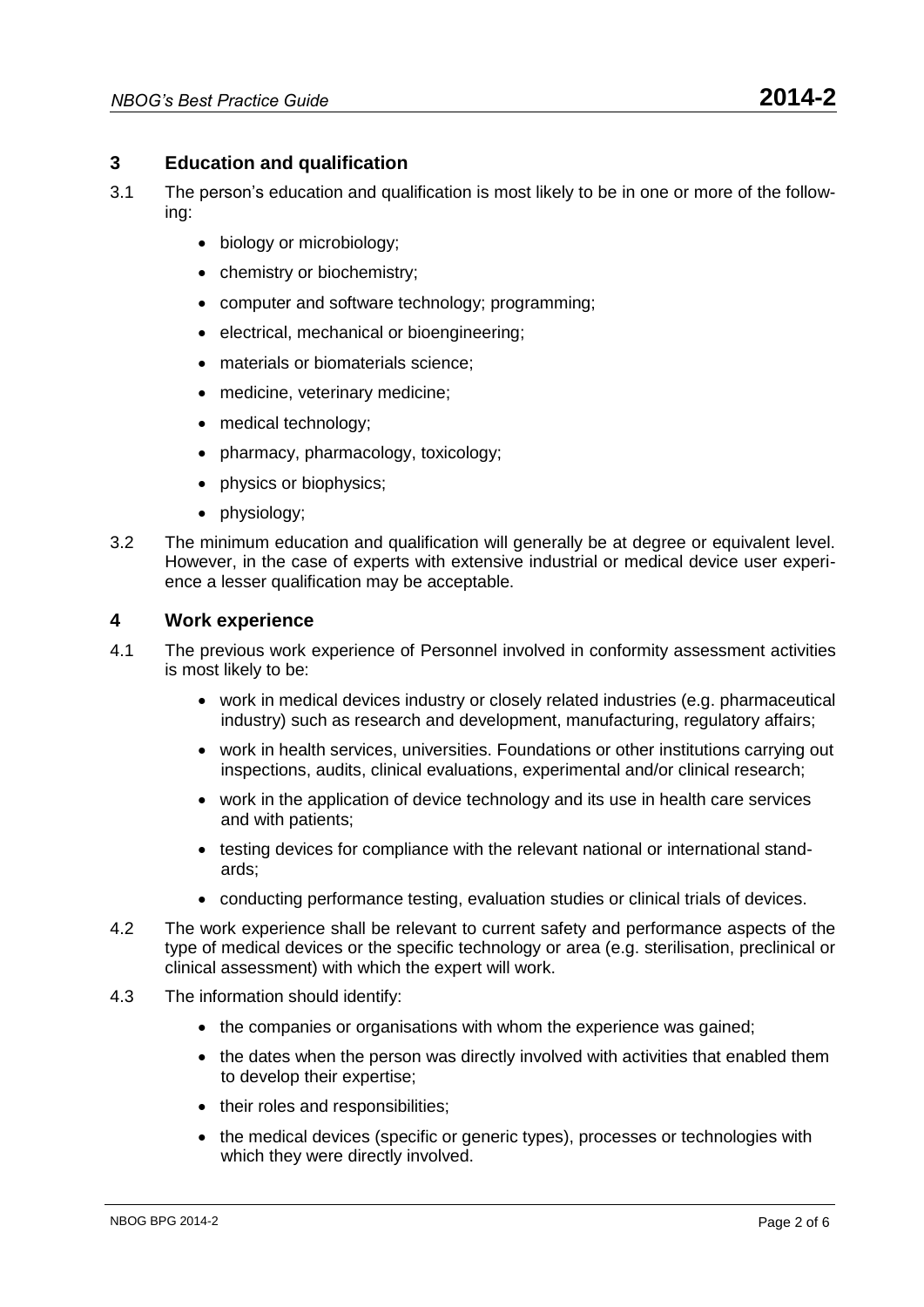# **5 Training or professional development**

- 5.1 When the person's major work experience background has been in a different but closely related industrial sector (i.e. not specifically medical devices), or where medical device expertise was gained some time in the past and has not been kept up to date, it is expected that special training will have been given to the person. This should have been based on an assessment of the gaps in the person's knowledge and understanding of manufacturing, safety, performance and use of the medical devices or technologies. Where appropriate, the training could involve accompanying other recognised experts as part of a systematic programme for acquiring the necessary medical device or technology expertise.
- 5.2 Additional training shall have been undertaken in areas related to the medical devices, their manufacture, safety and use, or in the auditing of manufacturers against the regulatory requirements of the European Medical Devices Directives or relevant (harmonised) standards (for example EN ISO 13485).
- 5.3 Specifically, any relevant courses attended that have further developed the persons expertise should be identified, indicating the organisation responsible, objectives and dates. If the course involved an examination this should be stated.
- 5.4 In service training should be systematic throughout the professional life.

#### **6 Regulatory knowledge**

- 6.1 All personnel (including external) must have proven knowledge of the Medical Devices Directives and their application to the medical devices scope in which they will work.
- 6.2 6The information should demonstrate that training in medical device regulations has been received. This should include identification of the organisation responsible for the training, its scope and duration. Knowledge or experience gained on the application of the regulatory requirements in practical work should also be stated.

# **7 Special processes, technologies, areas**

- 7.1 Special processes are for example those as defined in EN ISO 13485 (for example, sterilisation, software, welding etc.). The information shall make clear whether the person has training and/or experience for specification, design, validation or use. In addition, specific qualification and experience is also needed for some areas like assessment of biocompatibility or clinical data.
- 7.2 Specific requirements for sterilisation

The information in support of persons (generalist and specialist) assessing sterilisation processes and environmental controls shall demonstrate an appropriate level of awareness of microbiology, the principles of environmental control and knowledge of microbial inactivation methods.

- 7.2.1 Persons authorised to assess **general** environmental and sterilisation process controls shall have:
	- training and expertise in auditing quality systems;
	- training and expertise in process validation;
	- training in the application of current harmonised sterilisation standards relevant to the sterilisation methods being assessed;
	- practical experience of auditing sterilisation processes, relevant to the sterilisation methods being assessed;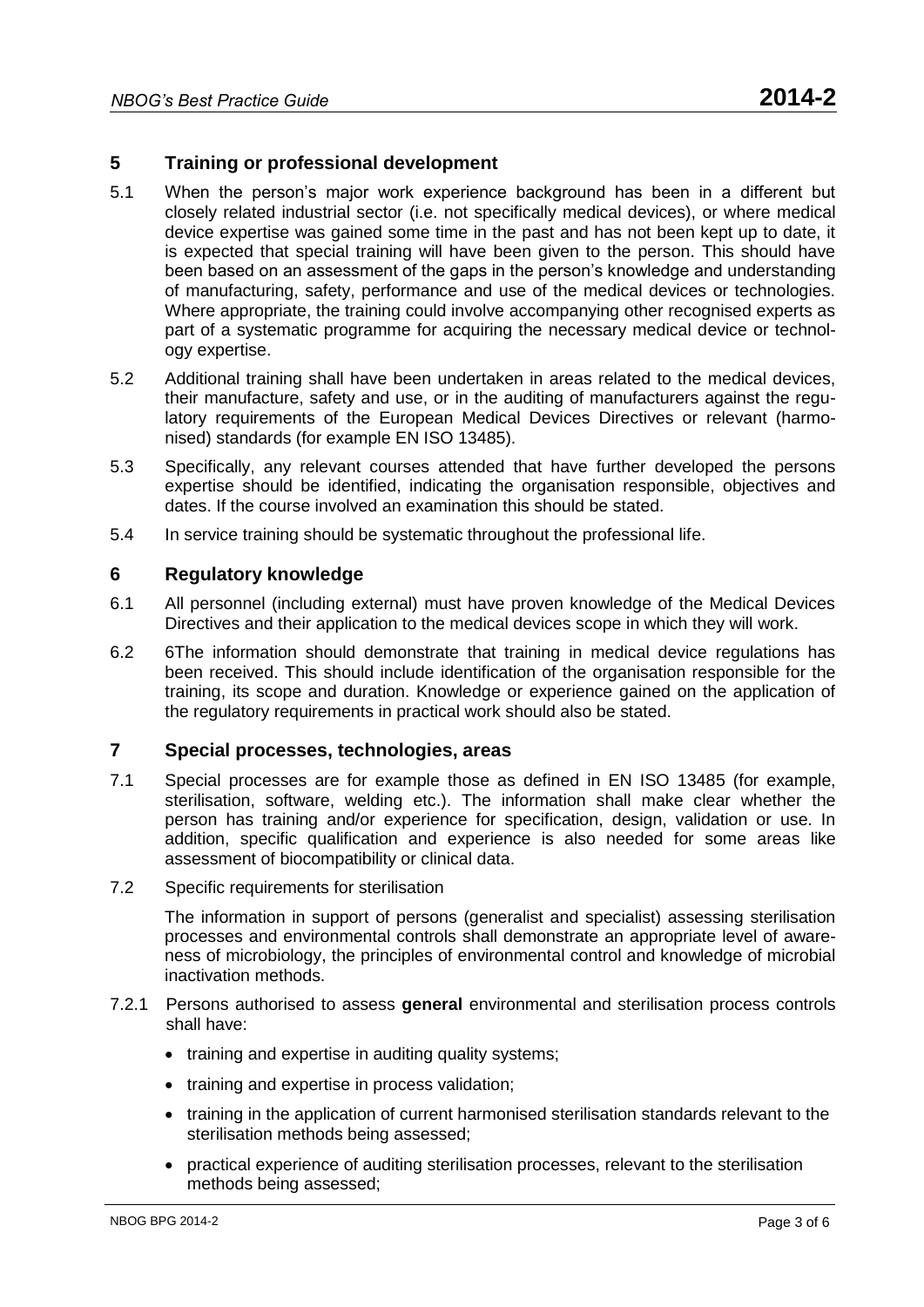- training in the application of current environmental control standards;
- practical experience of auditing controlled environment areas.
- 7.2.2. Persons authorised to assess the effectiveness of a sterilisation process shall be able to demonstrate:
	- full expertise in the competencies listed for generalists listed above
	- a sound knowledge of the fundamental principles behind the validation methods and microbial inactivation kinetics described in the harmonised sterilisation standards relevant to the sterilisation methods being assessed.

It is anticipated that the competencies above will have been gained from several years work experience with the medical device sterilisation technologies being assessed.

7.3. Specific requirements for animal tissues.

The information for persons assessing medical devices utilising tissues or derivatives originating from animals shall make clear what training and/or experience they have of the relevant sourcing controls and inactivation processes.

- 7.3.1 The following areas of education and qualification are likely to be most relevant:
	- Veterinary medicine
	- Biology or microbiology
	- Chemistry or Biochemistry
- 7.3.2 Persons authorised to assess systems to minimise the risk of infection shall have:
	- experience and/or training in the application of the standards, esp. EN 22442, and best practice documents;
	- evidence of a structured program to keep up-to-date on relevant issues;
	- knowledge of the requirements and interpretation of the Medical Devices Directives, including Commission Decisions and scientific opinions, for this subject area;
	- Knowledge of risk analysis/management.
- 7.3.3 The sort of experience and background relevant to assess measures to reduce/eliminate risk are most likely to include many of the following:
	- several years industrial experience in medical device technology utilising animal tissues or derivatives;
	- a sound knowledge of the fundamental principles behind the sourcing controls and validation of inactivation methods described in the standard EN 22442;
	- knowledge of the biological materials available to the healthcare market;
	- assessment experience of medical devices utilising animal tissues or derivatives;
	- knowledge of alternative non animal materials.
- 7.4. Assessment of biocompatibility or clinical data

The information for persons assessing biocompatibility or clinical data for medical devices shall make clear what training and/or experience they have.

The following areas of education and qualification are likely to be most relevant:

• Medicine or veterinary medicine: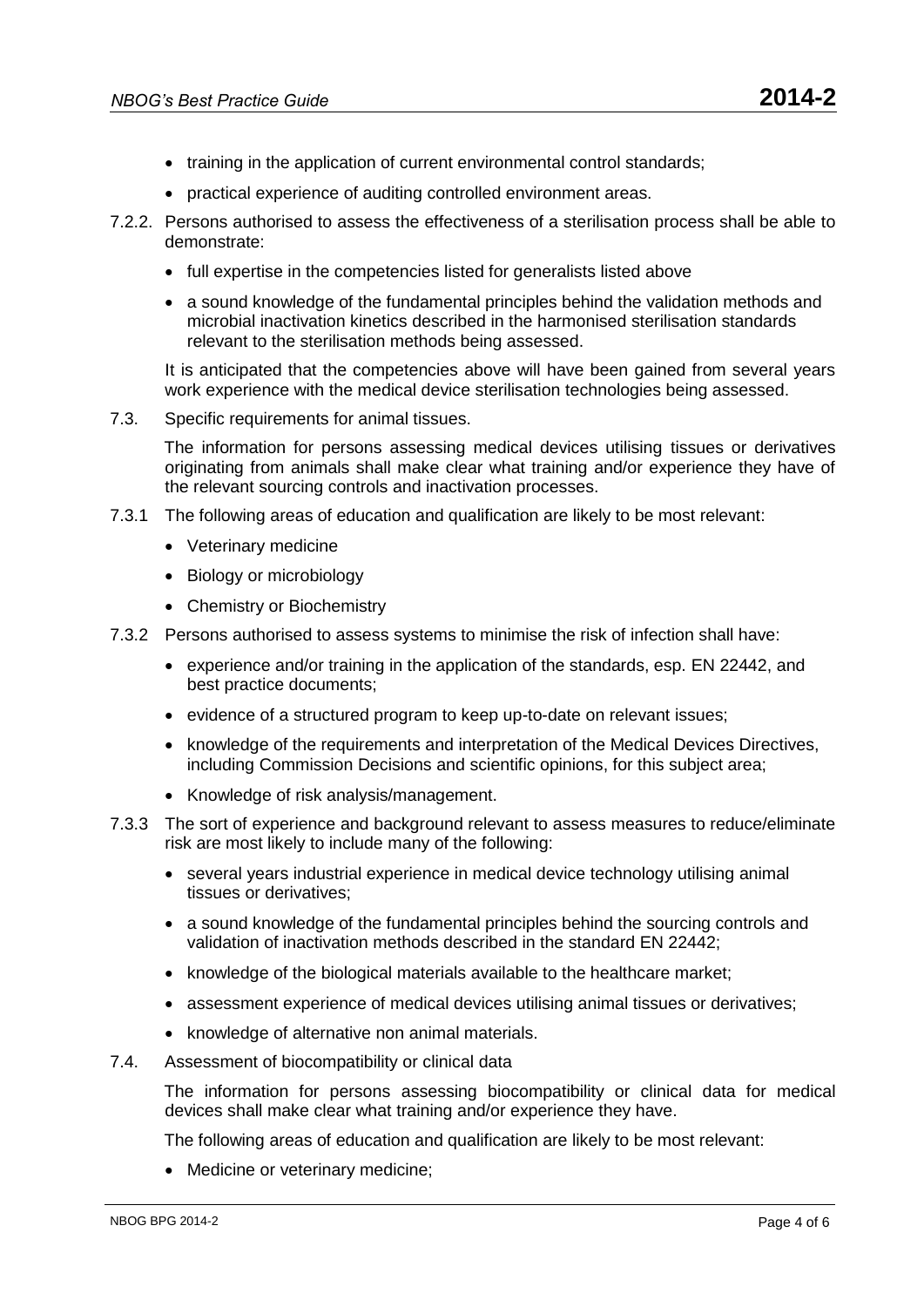- Biology or toxicology;
- Chemistry or Biochemistry (biocompatibility only);
- Materials or biomaterials science (biocompatibility only).

Persons authorised to assess biocompatibility or clinical data shall have:

- a sound knowledge of the fundamental principles of the assessment of biocompatibility or clinical data for medical devices;
- a sound knowledge/training in the current harmonised standards and guidance documents relevant to biocompatibility or clinical assessment for medical devices:
- practical experience in conducting or assessing preclinical or clinical trials or data.

It is anticipated that the competencies above will have been gained from several years work experience with the assessment of biocompatibility or clinical data for medical devices or closely related products like pharmaceuticals.

The Notified Body shall also be in the position to get input from medical practitioners having clinical experience with the medical devices being assessed or in the medical area the medical devices are used in. The information for these clinicians shall make clear what training and/or experience they have in which medical area.

### **8 Standards / CTS**

- 8.1 Standards provide a link between academic and other knowledge and medical devices or technologies. The extent of the person's working knowledge of the relevant National, European or International standards shall be identified.
- 8.2 For persons working with in-vitro diagnostic medical devices, information supporting their knowledge and experience of Common Technical Specifications (CTS) shall also be included.

#### **9 Other supportive information**

9.1 Where there is additional information that demonstrates specific expertise or links between academic and other knowledge (e.g. public reports or journal articles etc.) this shall be a part of the information. The published documents or reports of evaluations, studies or test activities where the person had a direct involvement should be listed, or if extensive summarised with the key titles listed.

#### **10 Summary**

- 10.1 The information on education, qualifications, work experience and training or professional development should form a coherent and consistent package that readily relates to the proposed scope of the person's activities for the Notified Body. The information shall demonstrate the person's knowledge and experience of the medical devices, processes, technologies or areas (e.g. preclinical or clinical assessment) with which they will work.
- 10.2 The person's scope of activities for the Notified Body shall be defined in such a way as to make clear the boundary of those medical devices or technologies included and excluded. (e.g. orthopaedic implants, excluding sterilisation processes).
- 10.3 The Notified Body shall ensure that the information is kept up to date on a regular basis and is held on file by them.